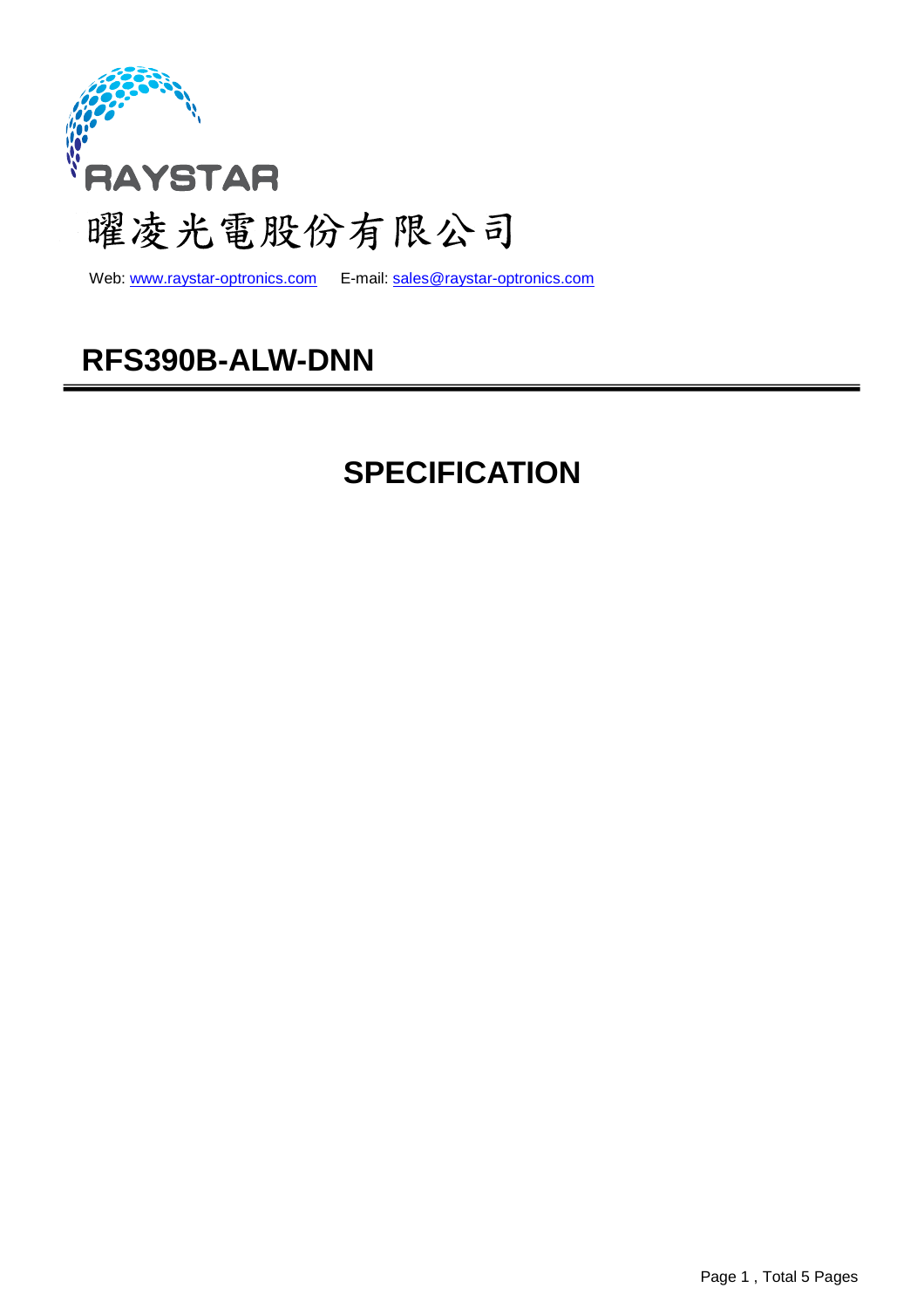

### **General Specifications**

- Size: 3.9 inch
- Dot Matrix: 480 x 128 x RGB (TFT) dots
- Module dimension:  $105.5(W) \times 37.0(H) \times 3.05(D)$  mm
- Active area:  $95.04 \times 25.34 \text{ mm}$
- Dot pitch:  $0.066(W) \times 0.198(H)$  mm
- LCD type: TFT, Normally White, Transmissive
- View Direction: 6 o'clock
- Gray Scale Inversion Direction: 12 o'clock
- Aspect Ratio: Bar Type
- Backlight Type: LED, Normally White
- TFT Driver IC: HX8278-A Or Equal
- TFT Interface: RGB-24BIT (SYNC mode)
- Touch Panel: Without Touch Panel
- Surface: Anti-Glare

\*Color tone slight changed by temperature and driving voltage.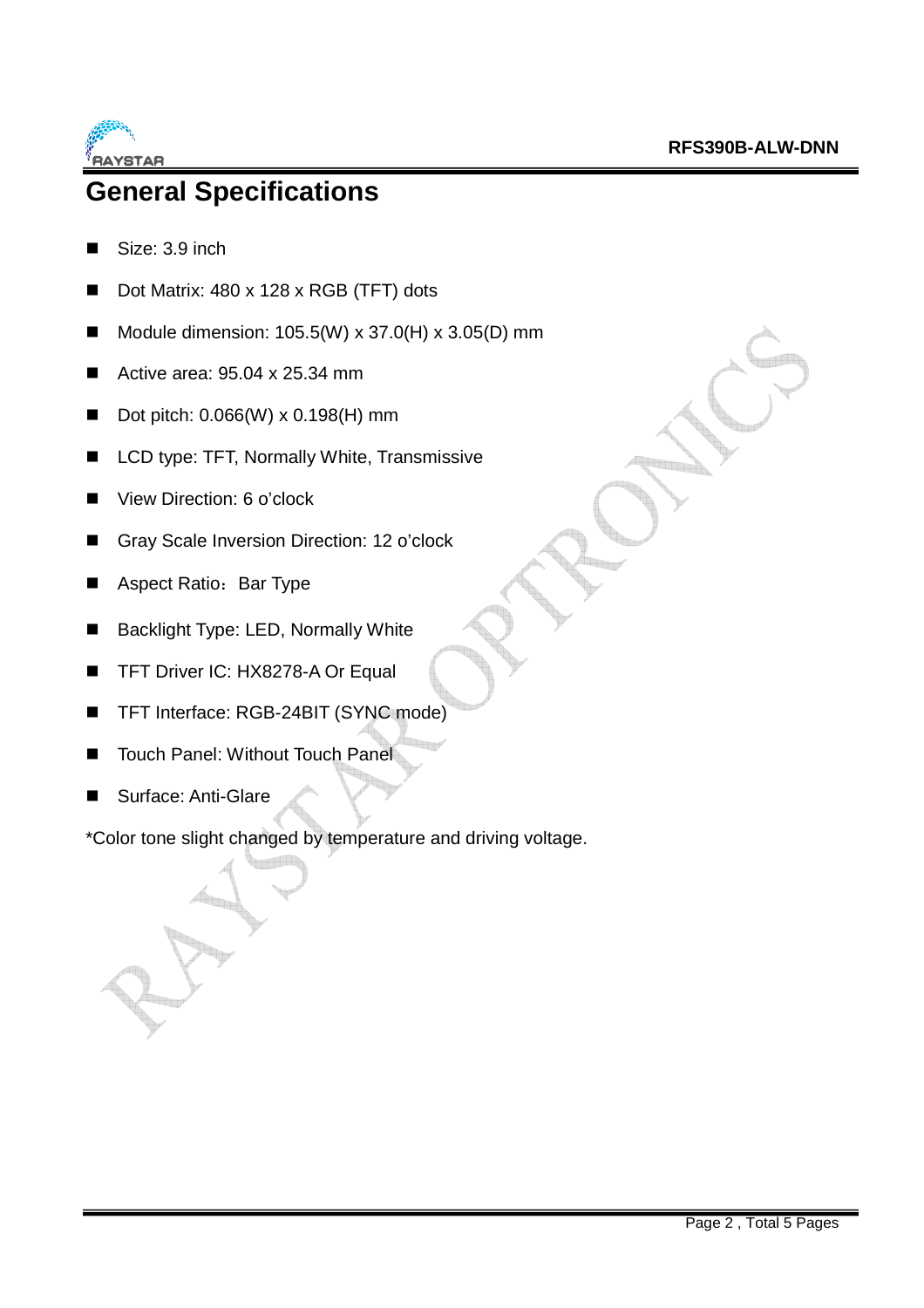

#### **Interface 1. LCM PIN Definition**

| No.            | <b>Symbol</b> | <b>Description</b>                |  |  |  |
|----------------|---------------|-----------------------------------|--|--|--|
| 1              | VLED-         | <b>Backlight LED Cathode</b>      |  |  |  |
| $\overline{2}$ | VLED+         | Backlight LED Anode.              |  |  |  |
| 3              | <b>GND</b>    | <b>System Ground</b>              |  |  |  |
| 4              | <b>VCC</b>    | Power supply for logic operation  |  |  |  |
| $5 - 12$       | <b>R0~R7</b>  | Data bus                          |  |  |  |
| $13 - 20$      | $G0 - G7$     | Data bus                          |  |  |  |
| $21 - 28$      | $B0 - B7$     | Data bus                          |  |  |  |
| 29             | <b>GND</b>    | <b>System Ground</b>              |  |  |  |
| 30             | <b>DCLK</b>   | Pixel clock signal                |  |  |  |
| 31             | <b>DISP</b>   | Display on/off control            |  |  |  |
| 32             | <b>HSYNC</b>  | Horizontal Sync signal            |  |  |  |
| 33             | <b>VSYNC</b>  | Vrtical Sync signal               |  |  |  |
| 34             | <b>NC</b>     | No connection (Option DE)         |  |  |  |
| 35             | <b>NC</b>     | No connection                     |  |  |  |
| 36             | <b>GND</b>    | <b>System Ground</b>              |  |  |  |
| 37             | <b>NC</b>     | No connection (Option XR for RTP) |  |  |  |
| 38             | <b>NC</b>     | No connection (Option YD for RTP) |  |  |  |
| 39             | <b>NC</b>     | No connection (Option XL for RTP) |  |  |  |
| 40             | NC            | No connection (Option YU for RTP) |  |  |  |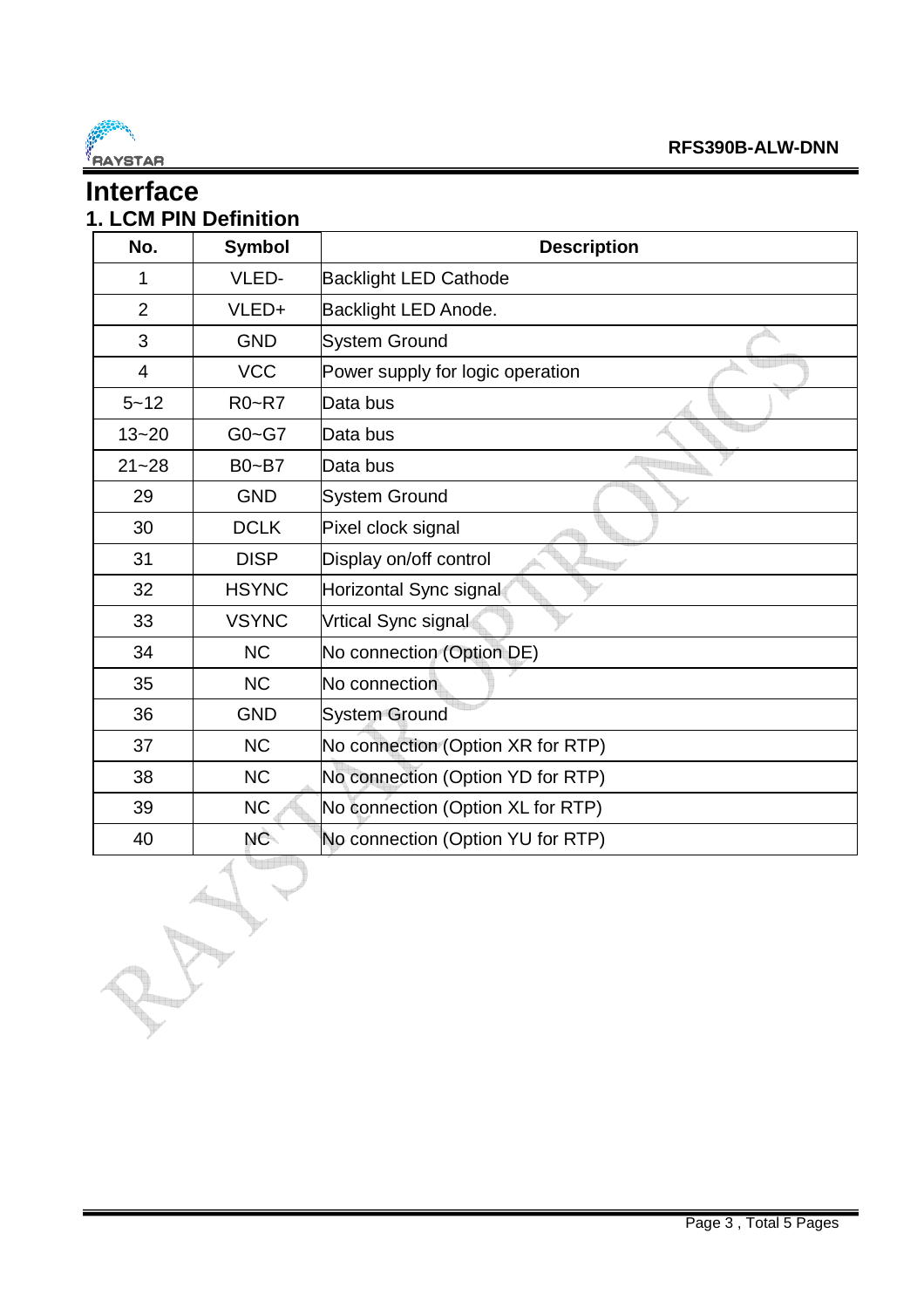

#### **RFS390B-ALW-DNN**